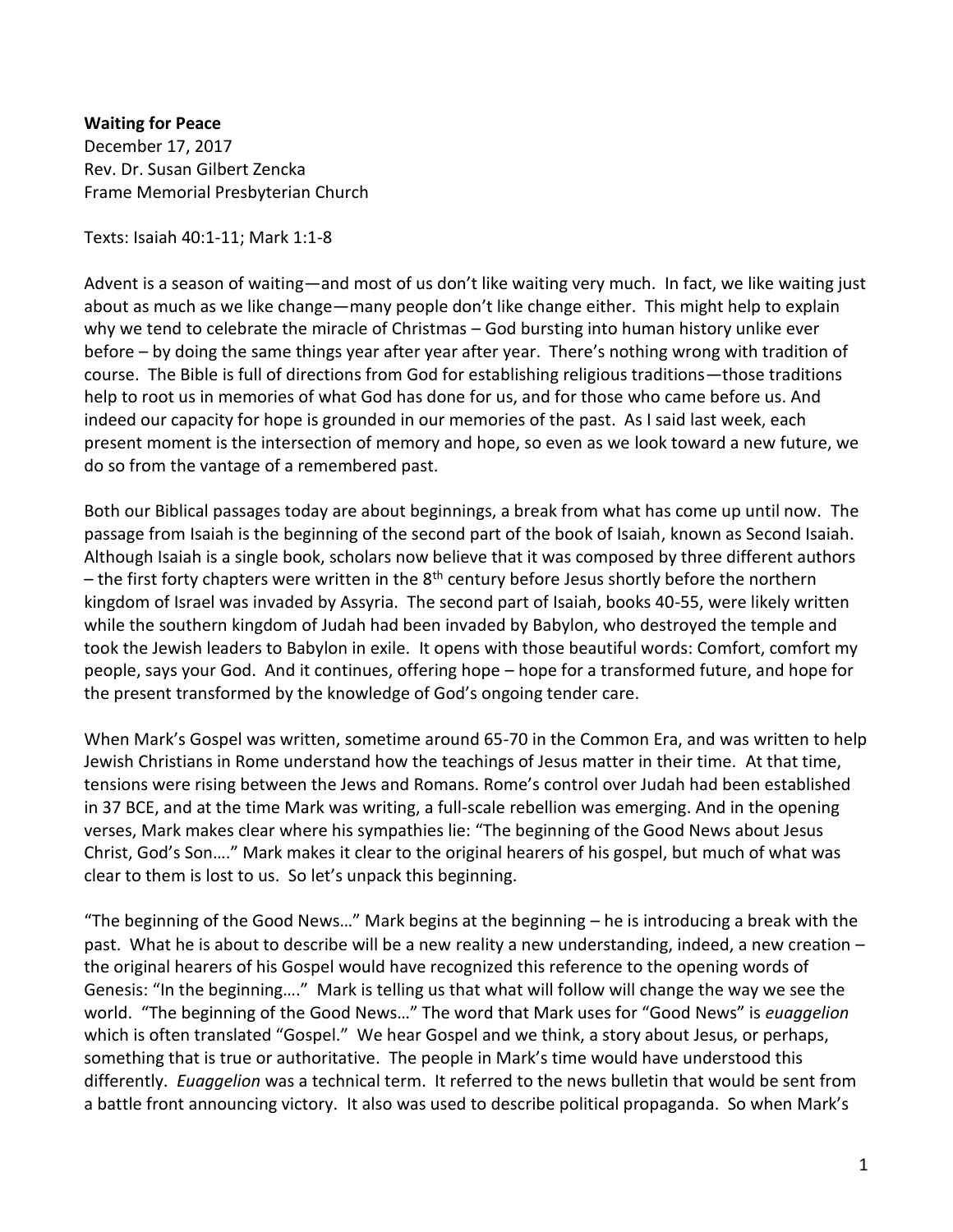hearers heard this word, especially in conjunction with the word "beginning" it signified the announcement of a new order. It suggests that Rome has been displaced and that a new ruler is in town.

What next? "The beginning of the Good News of Jesus Christ, son of God…." We tend to think 'Christ' almost as the last name of Jesus. And even when we remember that it was a title, we miss its significance because Jesus is the only one we've heard with this title, and so we treat 'Christ' as part of the name of Jesus. But Christ meant Messiah—Mark was announcing that Jesus was the one to establish the new order, that it had already been set into motion. And in case anyone reading had any doubt that Mark is directly challenging Caesar, he adds a description of Jesus: "Son of God." In the Roman Imperial tradition, the Emperor was believed to be divine. But Mark is instead asserting that Jesus is the Son of God. This is, by the way, why Christians were persecuted in Rome, because they refused to worship the emperor as a god. Christians were considered subversive. And not for the last time – again and again throughout history Christians have asserted that our loyalty lies with God before our loyalty to the State. That's the significance of the banner downstairs with the crossed-out Swastika: it represents the Barman Declaration, a confession of faith developed in Germany during the Nazi era, which was resisting fascism, declaring that Christians have a loyalty to God that precedes loyalty to the state.

Most of us are familiar with the expectation that the Jewish people had, of a Messiah who would come and reestablish the independence of Israel. And we know that one of the conflicts that Jesus encountered was the conflict between that expectation of a Messiah, and his being non-militaristic, and yet claiming to be the Messiah. But we should never make the mistake of thinking that because Jesus was not a military leader that he was not political. The ministry of Jesus was profoundly political – he challenged the Empire, and he criticized those who were complicit with the Romans in exploiting and oppressing their own people: the priests and scribes who ran the Temple and the whole economy of Jerusalem, based on a theology of sacrifice, which economically exploited the people by demanding that they financially support the Temple and the market of providing animals for sacrifice. By some estimates, this Temple apparatus constituted 90% of the economy of Jerusalem but it benefitted very few people. It was the "1%" of Jesus' time.

Jesus was non-military, and he taught non-violence, but he was not apolitical. One of the main themes of Mark's Gospel (and Luke's as well) shows his concerned for the poor and oppressed people of his time, and his own ministry to those on the margins. This opening statement "The beginning of the Good News of Jesus Christ: Son of God…" is a profoundly political statement.

When I say political, I'm not talking about partisan politics – this has nothing to do with Republicans and Democrats. This has to do with who has power and resources and who has access to power and resources. And while the ministry of Jesus was to those on the margins of society, Mark reminds us that it began with those on the margins geographically. He then moves to describing what is happening in the wilderness, and in Mark's story, this is a key announcement. The movement of Jesus begins in the countryside and is heralded by John's prophetic ministry in the wilderness. In the Empire, power is based in the cities. But Mark is saying that the real action is taking place in the wilderness.